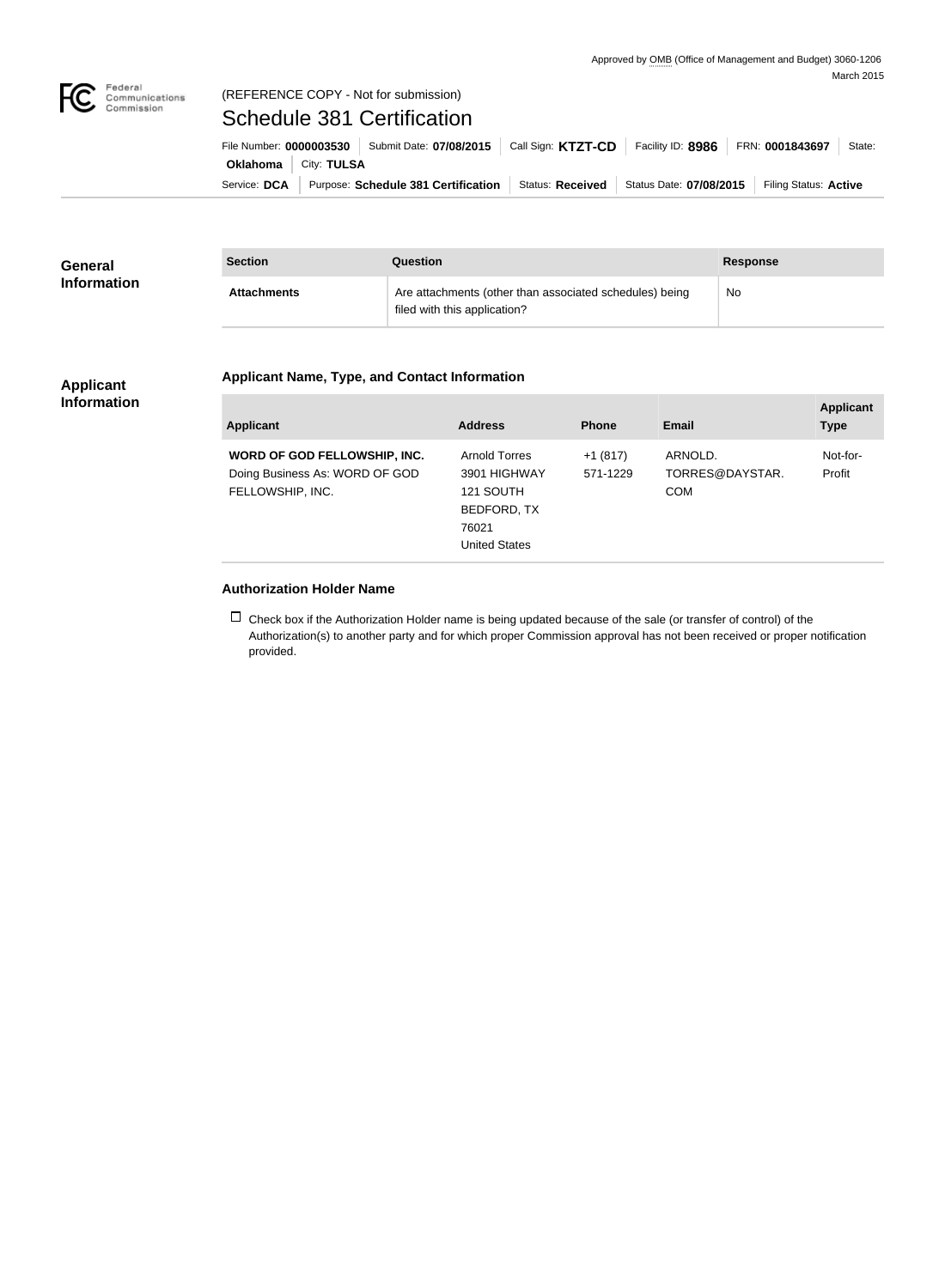| <b>Contact</b><br><b>Representatives</b><br>(2) | <b>Contact Name</b>                                                                | <b>Address</b>                                                                                                 | <b>Phone</b>            | <b>Email</b>                        | <b>Contact Type</b>         |
|-------------------------------------------------|------------------------------------------------------------------------------------|----------------------------------------------------------------------------------------------------------------|-------------------------|-------------------------------------|-----------------------------|
|                                                 | <b>RICHARD C GOETZ</b><br><b>BROADCAST</b><br>CONSULTANT<br><b>RL MediaSystems</b> | <b>Richard Goetz</b><br>135 N COUNTRY CLUB<br><b>DR</b><br>HENDERSONVILLE, TN<br>37075<br><b>United States</b> | $+1(615)826$<br>0792    | RICKG@RLMEDIASYSTEMS.<br><b>COM</b> | Technical<br>Representative |
|                                                 | Robert L Olender,<br>ESQ<br>Koerner & Olender PC                                   | Robert L Olender<br>11913 Grey Hollow Court<br>N Bethesda, MD 20852<br><b>United States</b>                    | $+1$ (301) 468-<br>3336 | rolender.law@comcast.net            | Legal<br>Representative     |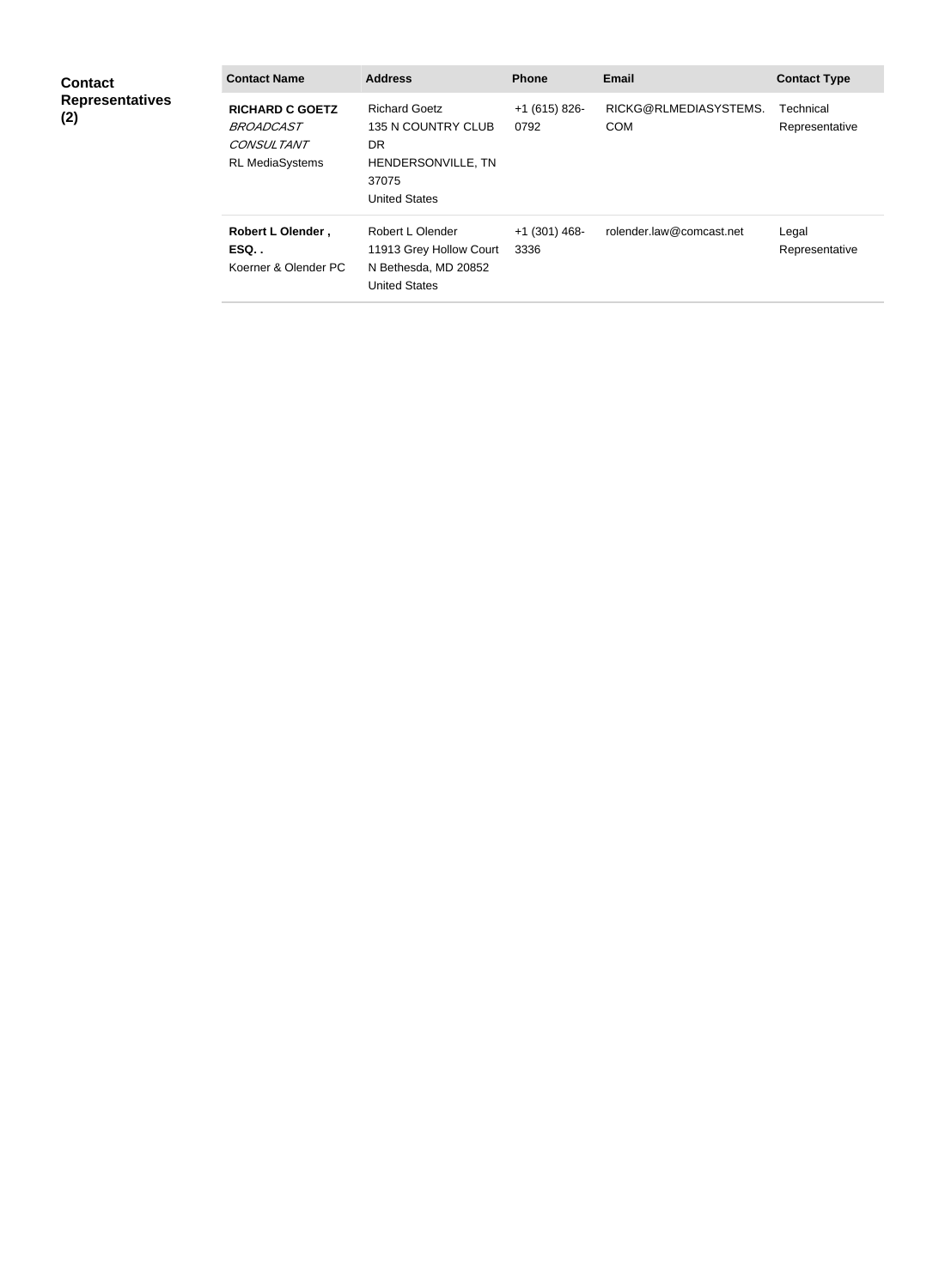| Schedule 381 |  |
|--------------|--|
|--------------|--|

| 31 | <b>Section</b>                                | Question                                                                                                                                                                                                                     | <b>Response</b>                                                   |
|----|-----------------------------------------------|------------------------------------------------------------------------------------------------------------------------------------------------------------------------------------------------------------------------------|-------------------------------------------------------------------|
|    | Database<br>Certification                     | License File Number:                                                                                                                                                                                                         | <b>BLDTA-</b><br>20120430AEA                                      |
|    |                                               | Licensee hereby certifies that it has reviewed its license authorization/construction<br>permit and underlying Database Technical Information for its Eligible Facility as<br>reflected in File Number BLDTA-20120430AEA and | it is accurate and<br>complete to the<br>best of its<br>knowledge |
|    | Information<br>on Licensed<br>Facility        | <b>Transmitter Make:</b>                                                                                                                                                                                                     | Electronika                                                       |
|    |                                               | <b>Transmitter Model:</b>                                                                                                                                                                                                    | <b>TXU100LD</b>                                                   |
|    |                                               | Transmitter Maximum Power Output:                                                                                                                                                                                            | 1.0                                                               |
|    |                                               | Transmitter Type:                                                                                                                                                                                                            | Solid State                                                       |
|    | Licensee's<br>Primary<br>Antenna              | Antenna Type:                                                                                                                                                                                                                | Slot                                                              |
|    |                                               | Is the licensee's primary antenna capable of operating over multiple channels (e.g.,<br>broadband)?                                                                                                                          | No                                                                |
|    |                                               | Is the licensee's primary antenna shared?                                                                                                                                                                                    | No                                                                |
|    |                                               | Antenna Location:                                                                                                                                                                                                            | Side Mount                                                        |
|    | Licensee's<br>Primary<br>Transmission<br>Line | Transmission Line Type:                                                                                                                                                                                                      | Flexible                                                          |
|    | Antenna<br>Support<br>Structure               | Year of last structural analysis conducted on the structure:                                                                                                                                                                 | Other                                                             |
|    |                                               | Under what structural standard was the last structural analysis conducted:                                                                                                                                                   | Other                                                             |
|    |                                               | Does the licensee own this antenna support structure:                                                                                                                                                                        | No                                                                |
|    |                                               | Name of the third-party entity that owns the antenna support structure:                                                                                                                                                      | Bank 1                                                            |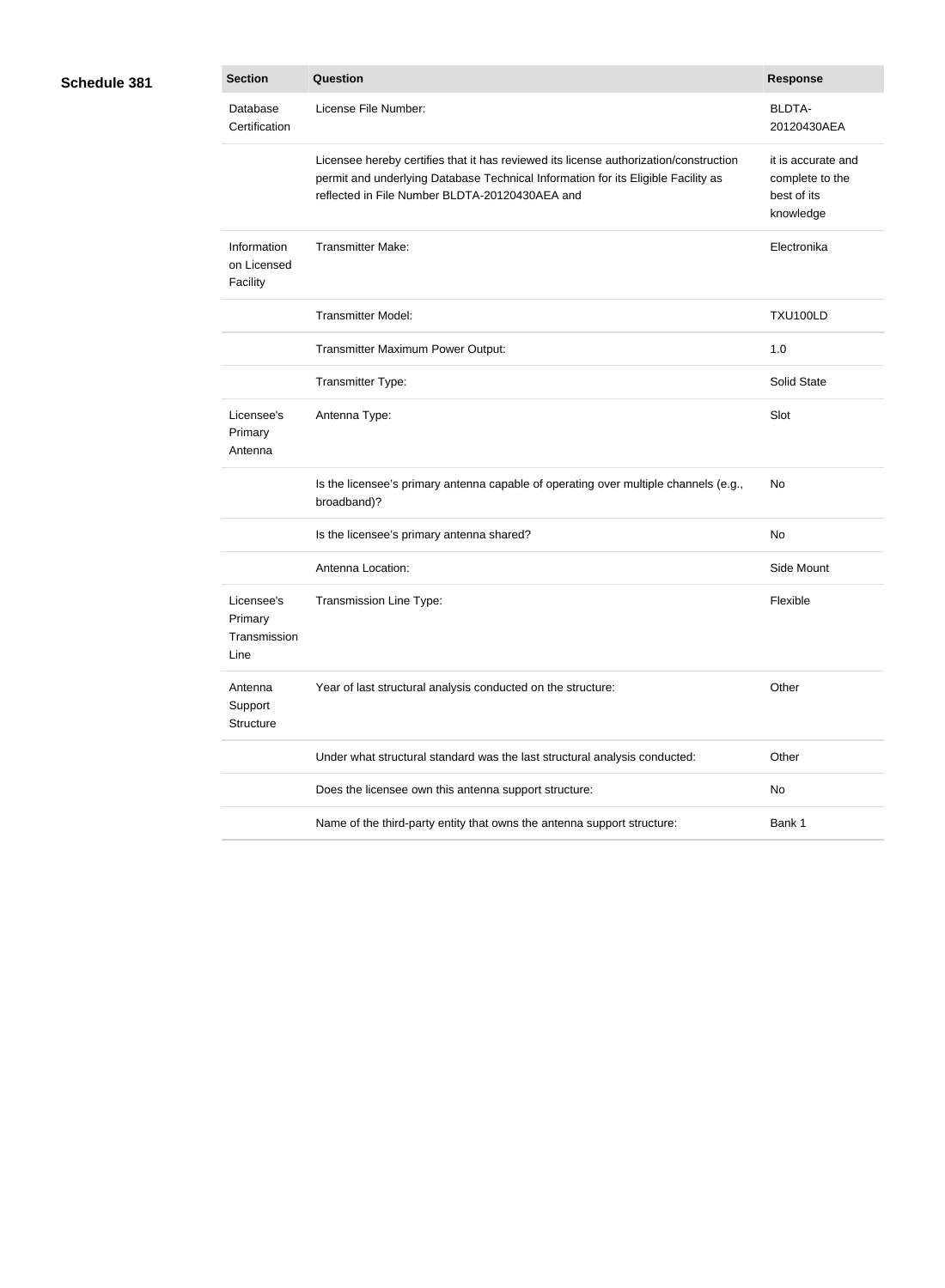| <b>General Certification</b><br>The Applicant waives any claim to the use of any particular<br><b>Statements</b><br>frequency or of the electromagnetic spectrum as against the<br>regulatory power of the United States because of the<br>previous use of the same, whether by authorization or<br>otherwise, and requests an Authorization in accordance with<br>this application (See Section 304 of the Communications Act<br>of 1934, as amended.).<br>The Applicant certifies that neither the Applicant nor any<br>other party to the application is subject to a denial of Federal<br>benefits pursuant to §5301 of the Anti-Drug Abuse Act of<br>1988, 21 U.S.C. §862, because of a conviction for<br>possession or distribution of a controlled substance. This<br>certification does not apply to applications filed in services<br>exempted under §1.2002(c) of the rules, 47 CFR. See §1.<br>2002(b) of the rules, 47 CFR §1.2002(b), for the definition of<br>"party to the application" as used in this certification §1.2002<br>(c). The Applicant certifies that all statements made in this<br>application and in the exhibits, attachments, or documents<br>incorporated by reference are material, are part of this<br>application, and are true, complete, correct, and made in<br>good faith.<br><b>Authorized Party to Sign</b><br><b>FAILURE TO SIGN THIS APPLICATION MAY RESULT IN</b><br>DISMISSAL OF THE APPLICATION AND FORFEITURE<br>OF ANY FEES PAID<br>Upon grant of this application, the Authorization Holder may<br>be subject to certain construction or coverage requirements.<br>Failure to meet the construction or coverage requirements<br>will result in automatic cancellation of the Authorization.<br>Consult appropriate FCC regulations to determine the<br>construction or coverage requirements that apply to the type<br>of Authorization requested in this application. | <b>Certification</b> | <b>Section</b> | <b>Question</b>                            | <b>Response</b>      |
|---------------------------------------------------------------------------------------------------------------------------------------------------------------------------------------------------------------------------------------------------------------------------------------------------------------------------------------------------------------------------------------------------------------------------------------------------------------------------------------------------------------------------------------------------------------------------------------------------------------------------------------------------------------------------------------------------------------------------------------------------------------------------------------------------------------------------------------------------------------------------------------------------------------------------------------------------------------------------------------------------------------------------------------------------------------------------------------------------------------------------------------------------------------------------------------------------------------------------------------------------------------------------------------------------------------------------------------------------------------------------------------------------------------------------------------------------------------------------------------------------------------------------------------------------------------------------------------------------------------------------------------------------------------------------------------------------------------------------------------------------------------------------------------------------------------------------------------------------------------------------------------------------------------------------|----------------------|----------------|--------------------------------------------|----------------------|
|                                                                                                                                                                                                                                                                                                                                                                                                                                                                                                                                                                                                                                                                                                                                                                                                                                                                                                                                                                                                                                                                                                                                                                                                                                                                                                                                                                                                                                                                                                                                                                                                                                                                                                                                                                                                                                                                                                                           |                      |                |                                            |                      |
|                                                                                                                                                                                                                                                                                                                                                                                                                                                                                                                                                                                                                                                                                                                                                                                                                                                                                                                                                                                                                                                                                                                                                                                                                                                                                                                                                                                                                                                                                                                                                                                                                                                                                                                                                                                                                                                                                                                           |                      |                |                                            |                      |
| OR ANY ATTACHMENTS ARE PUNISHABLE BY FINE AND<br>/OR IMPRISONMENT (U.S. Code, Title 18, §1001) AND/OR<br>REVOCATION OF ANY STATION AUTHORIZATION (U.S.<br>Code, Title 47, §312(a)(1)), AND/OR FORFEITURE (U.S.<br>Code, Title 47, §503).                                                                                                                                                                                                                                                                                                                                                                                                                                                                                                                                                                                                                                                                                                                                                                                                                                                                                                                                                                                                                                                                                                                                                                                                                                                                                                                                                                                                                                                                                                                                                                                                                                                                                  |                      |                | WILLFUL FALSE STATEMENTS MADE ON THIS FORM |                      |
| I certify that this application includes all required and<br>Yes<br>relevant attachments.                                                                                                                                                                                                                                                                                                                                                                                                                                                                                                                                                                                                                                                                                                                                                                                                                                                                                                                                                                                                                                                                                                                                                                                                                                                                                                                                                                                                                                                                                                                                                                                                                                                                                                                                                                                                                                 |                      |                |                                            |                      |
| I declare, under penalty of perjury, that I am an authorized<br>representative of the above-named applicant for the<br>President<br>Authorization(s) specified above.<br>07/08/2015                                                                                                                                                                                                                                                                                                                                                                                                                                                                                                                                                                                                                                                                                                                                                                                                                                                                                                                                                                                                                                                                                                                                                                                                                                                                                                                                                                                                                                                                                                                                                                                                                                                                                                                                       |                      |                |                                            | <b>Marcus D Lamb</b> |